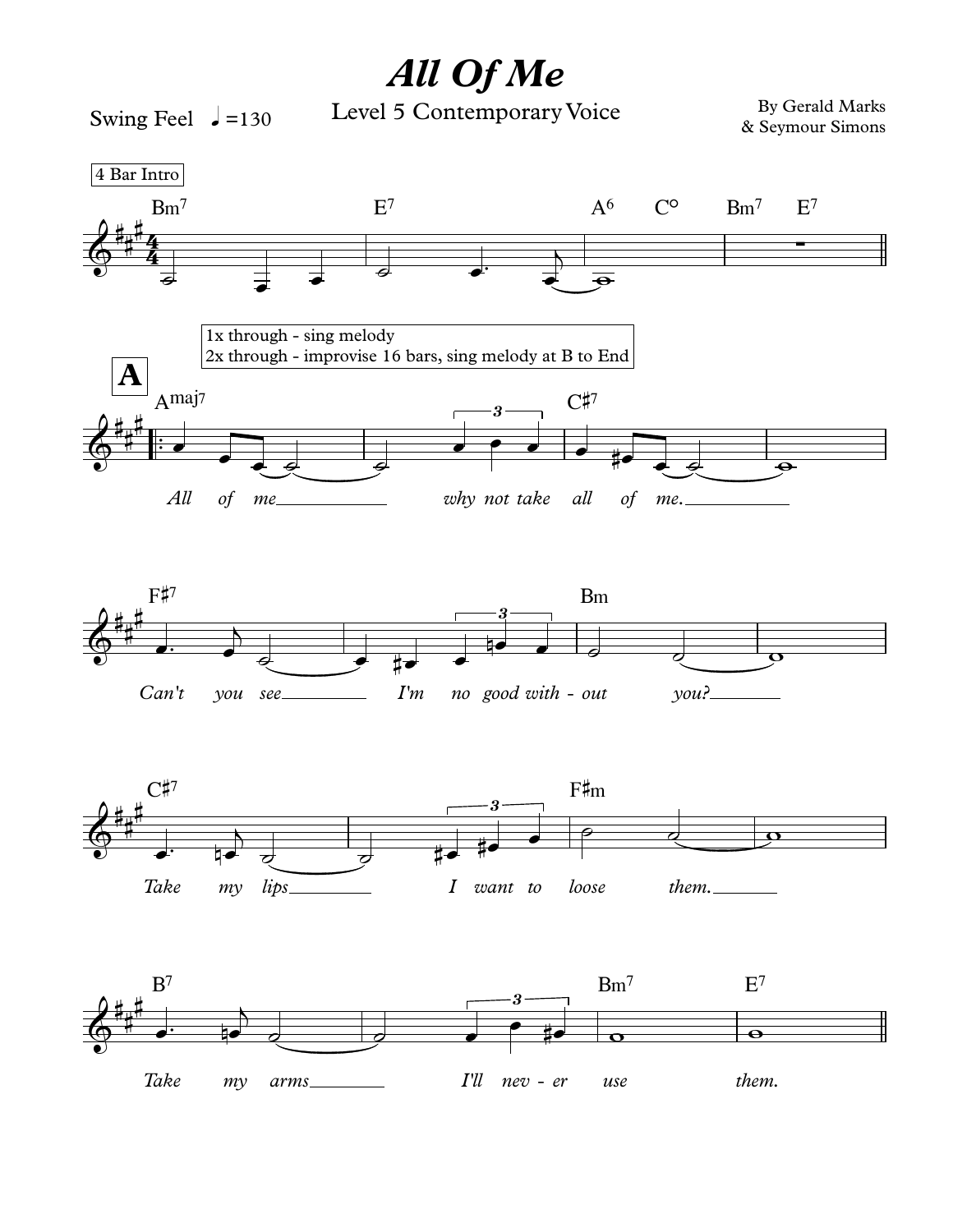





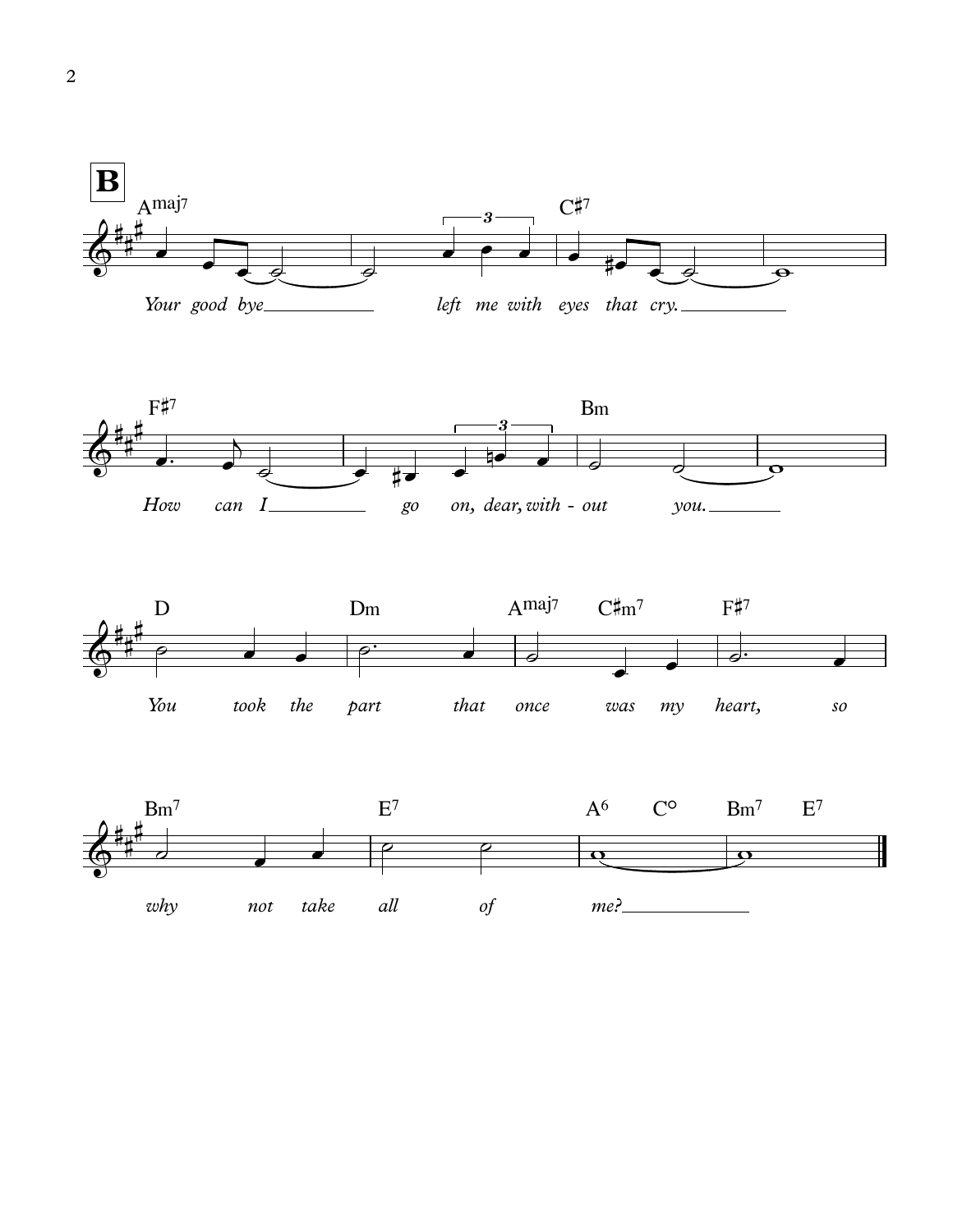## **My Favourite Things**

Level 5 Contemporary Voice

Swing Feel  $\sqrt{=}155$ 

By Richard Rodgers & Oscar Hammerstein II

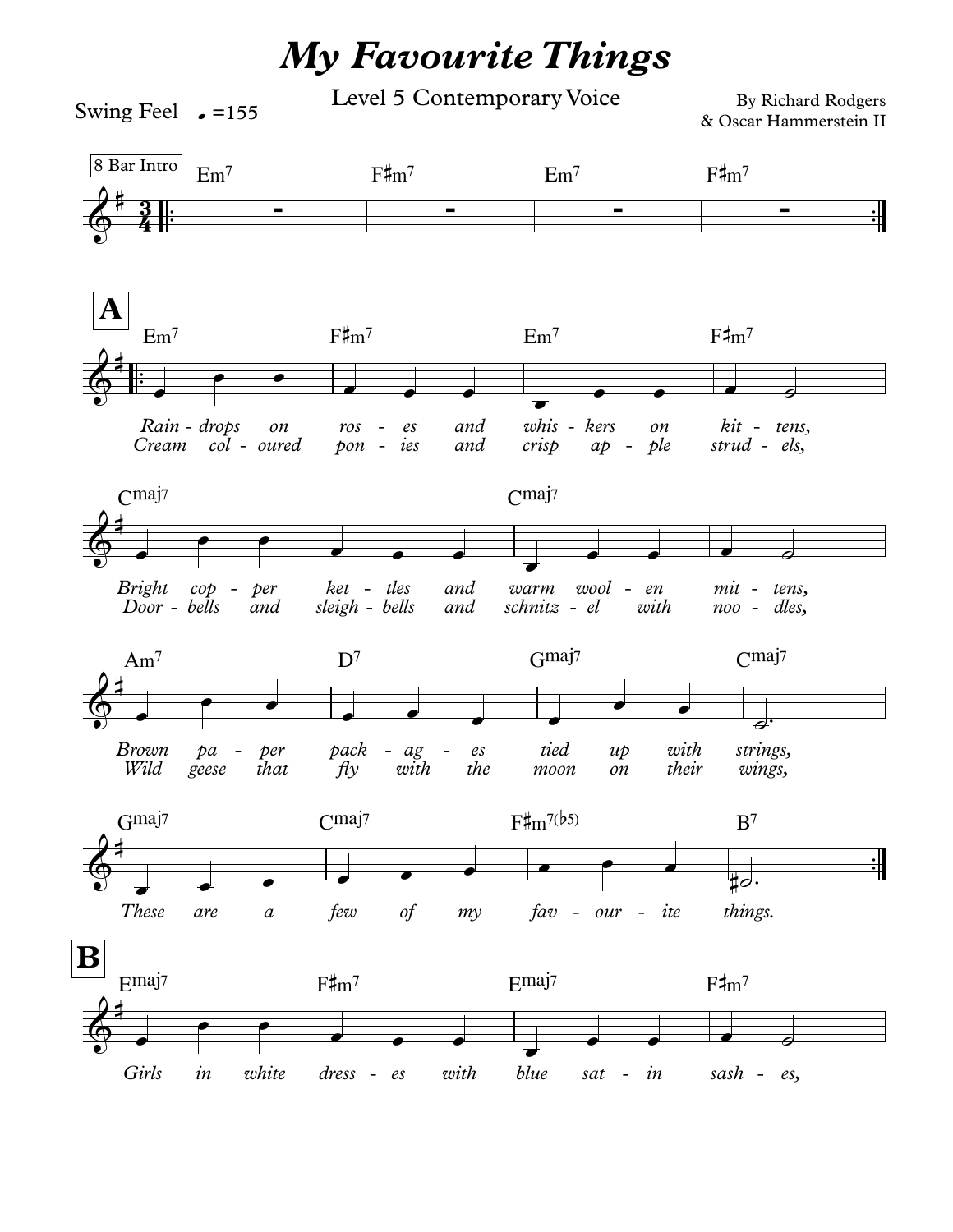

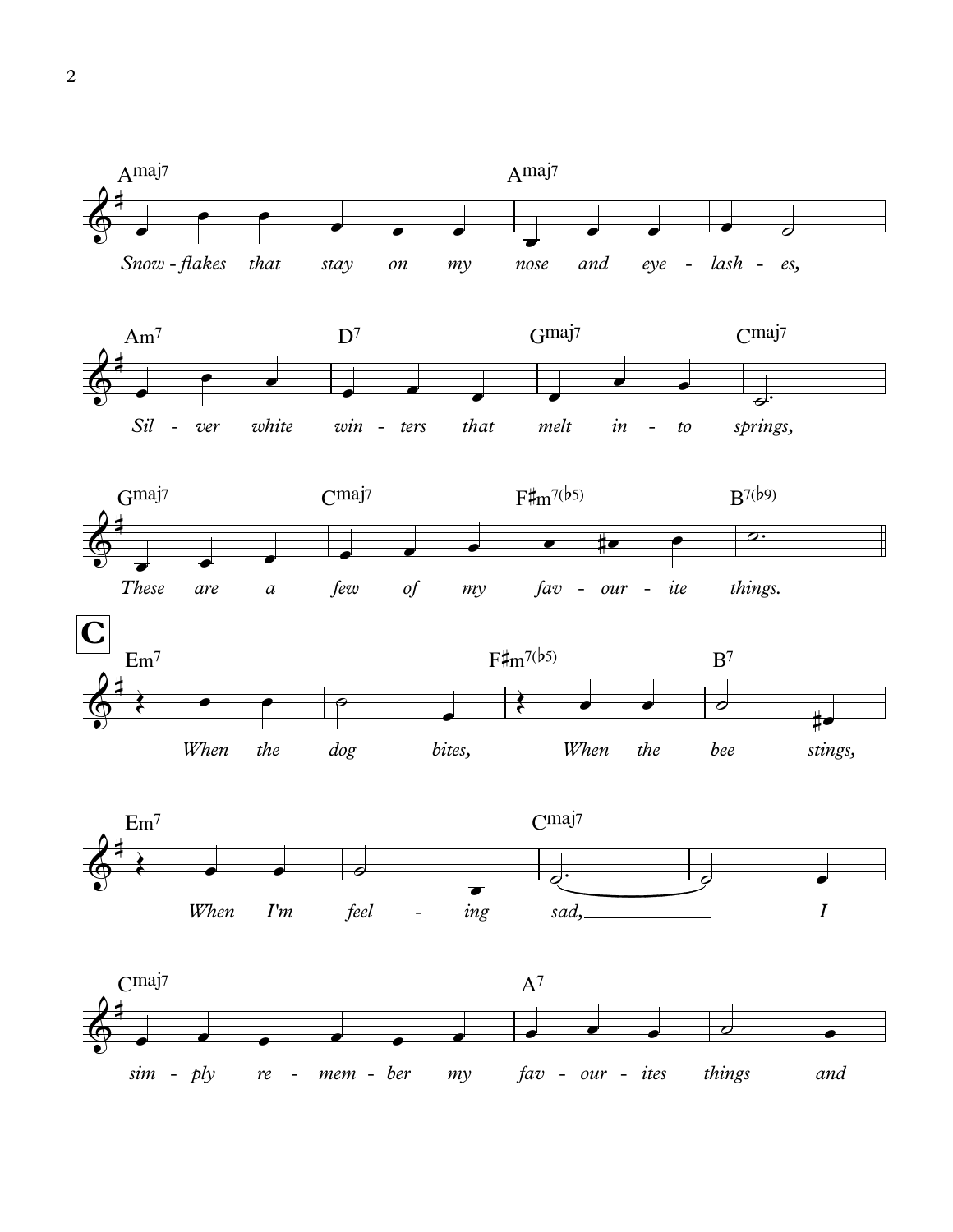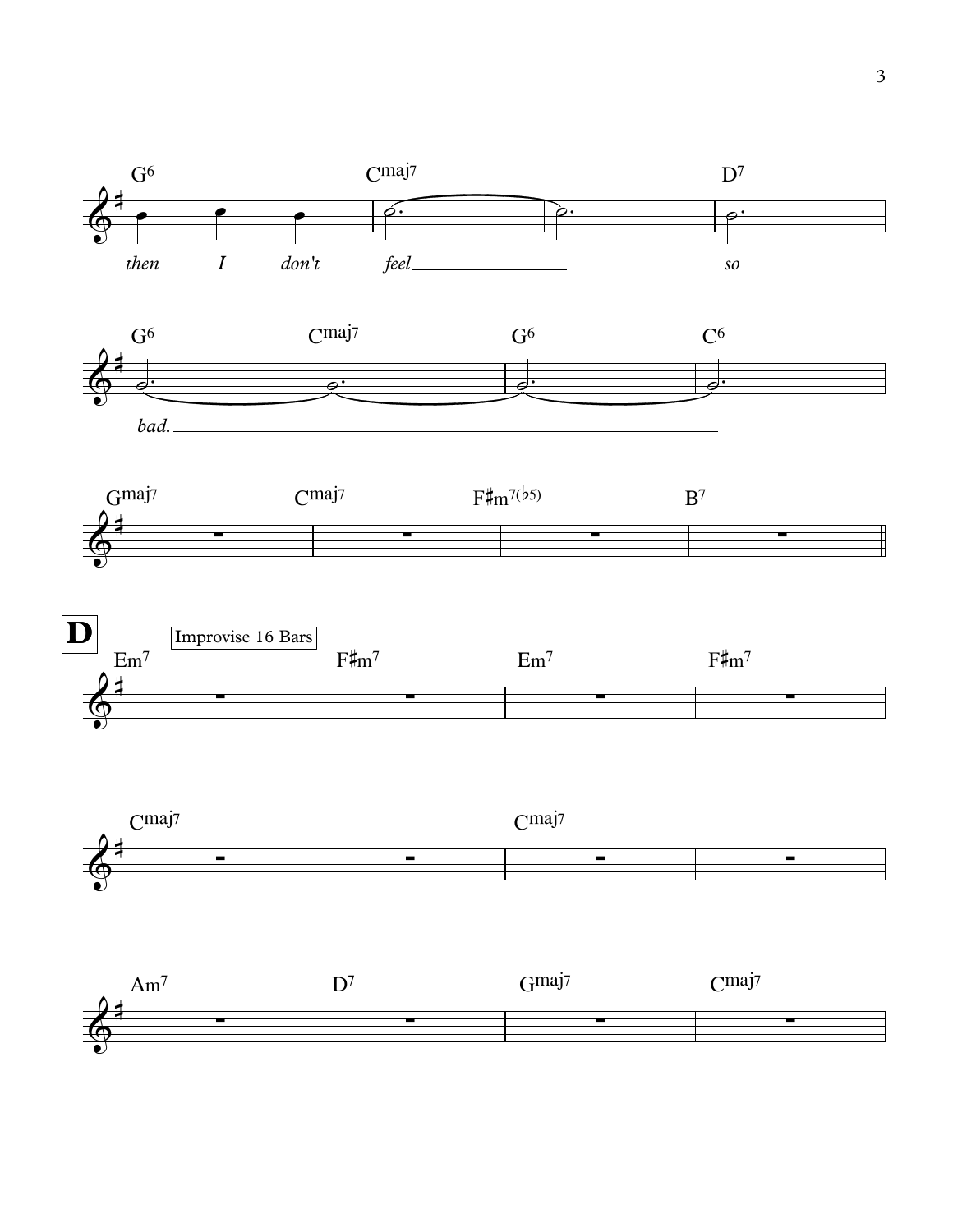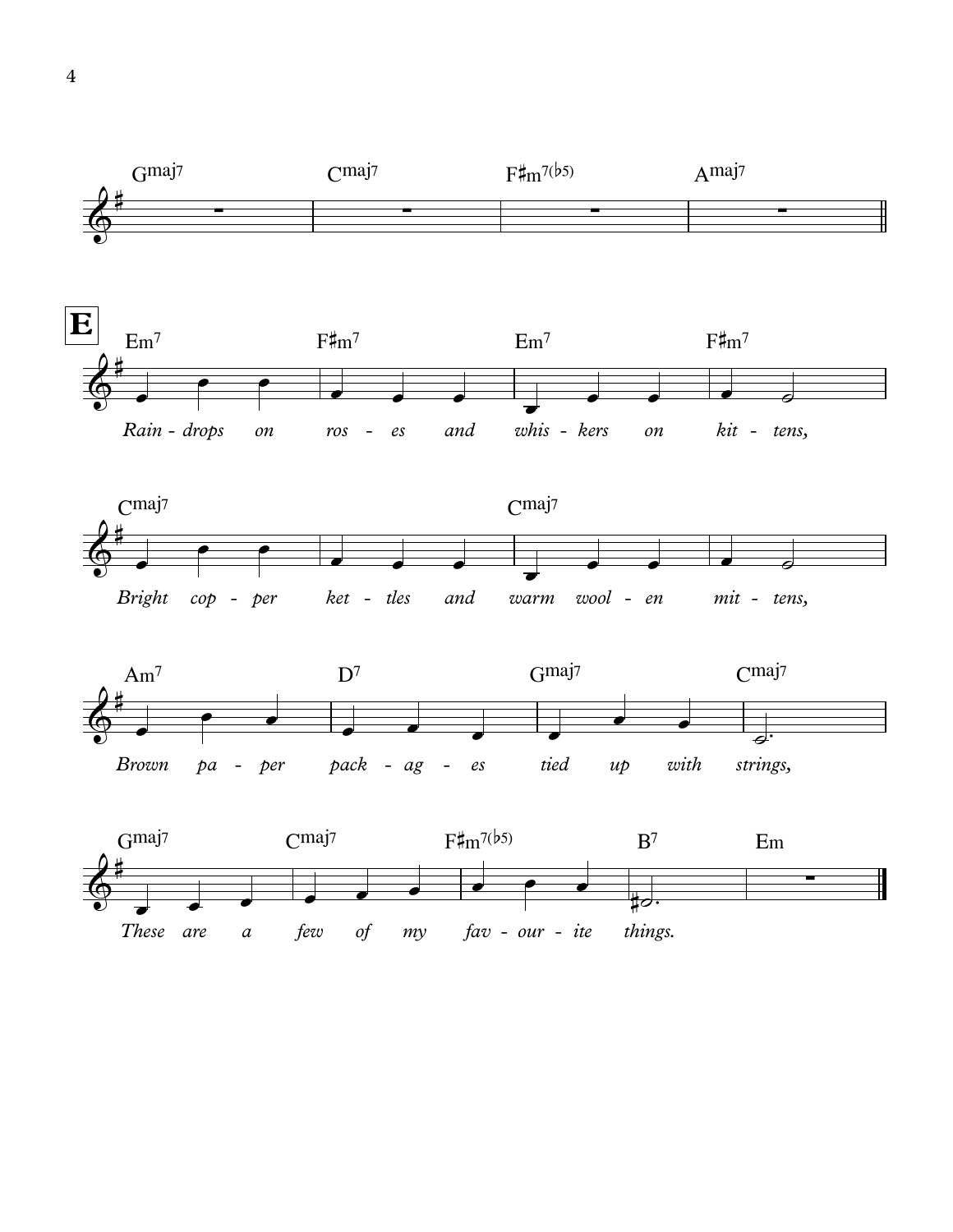## *Sunny Side of the Street*

Level 5 Contemporary Voice

Swing Feel  $\rightarrow$  =130

By Jimmy McHugh & Dorothy Fields